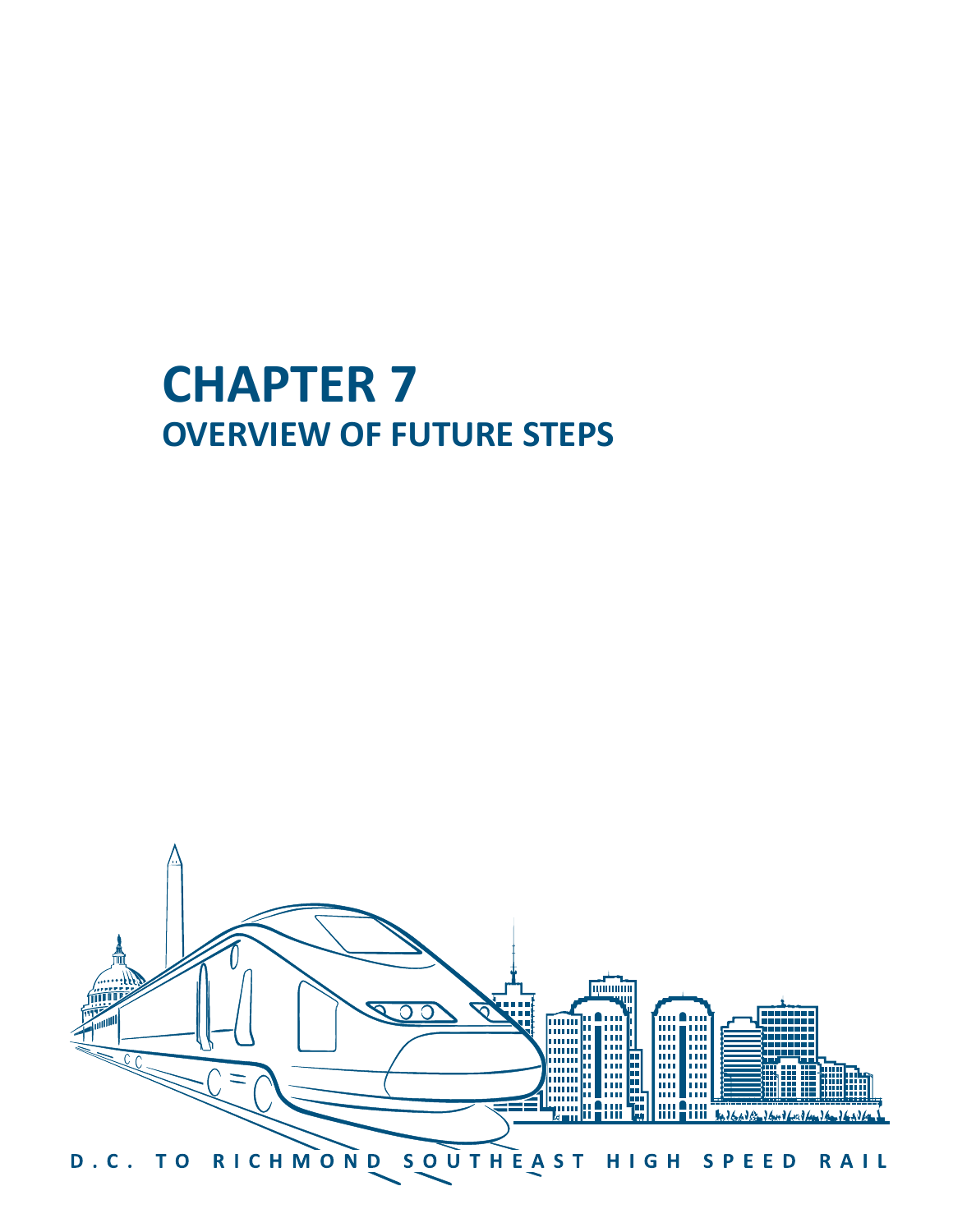## **OVERVIEW OF FUTURE STEPS**  7

This chapter describes the anticipated sequence of events following the publication of this Final Environmental Impact Statement (EIS) for the Washington, D.C. to Richmond Southeast High Speed Rail (DC2RVA) Project. The events and their anticipated dates are provided in Table 7.0-1 and described in the sections in this chapter.

| <b>Project Development Event</b>                                                                                                                       | <b>Anticipated Date</b>                                        |  |
|--------------------------------------------------------------------------------------------------------------------------------------------------------|----------------------------------------------------------------|--|
| Record of Decision (ROD)                                                                                                                               | Spring 2019                                                    |  |
| <b>Preliminary Engineering Completion</b>                                                                                                              | Spring 2019                                                    |  |
| Corridor Service Development Plan Completion                                                                                                           | Spring 2019                                                    |  |
| Design and construction of $AF - RO$ 4 <sup>th</sup> main track and two<br>crossovers in Area 4 (funded through Atlantic Gateway program) <sup>1</sup> | 2022                                                           |  |
| Funding for remainder of DC2RVA Project                                                                                                                | Undetermined at this Time                                      |  |
| Final Design and Permitting                                                                                                                            | Subject to Funding                                             |  |
| <b>Property Acquisition</b>                                                                                                                            | Subject to Funding                                             |  |
| Construction                                                                                                                                           | Subject to Funding                                             |  |
| DC2RVA New Passenger Service Starts                                                                                                                    | Undetermined (2025 used for planning purposes in<br>Final EIS) |  |

#### **Table 7.0-1: Anticipated Dates of Future Steps**

The anticipated dates provided above are intended for planning purposes and reflect what was assumed for the purposes of this environmental evaluation (see Section 1.3.6 of this Final EIS for full details on EIS planning dates). Actual dates for future Project development are dependent on obtaining a Record of Decision (ROD), identifying and securing construction funding, completing Project design, and finalizing all necessary approvals and permits, including agreements with Amtrak and CSX Transportation (CSXT). Further, the Federal Railroad Administration (FRA) and

<sup>1</sup> The Commonwealth of Virginia received a \$165 million FASTLANE grant award in 2016, leveraging additional public and private funding to implement a \$1.4 billion program of highway and rail projects along the I-95 corridor (the Atlantic Gateway program). As part of this program, DRPT proposes expediting design, funding, and construction of approximately 6 miles of fourth main track between Rosslyn (RO – CFP 110.1) and Alexandria (AF – CFP 104.3), referred to as the RO to AF Fourth Track project. As of the publication of this Final EIS, DRPT has confirmed funding for the RO to AF project through Areas 1 and 2, with construction planned to commence in 2020; refer to Section 7.7.1 for more details on the project, which includes two new crossovers in Caroline County as well.



<u>.</u>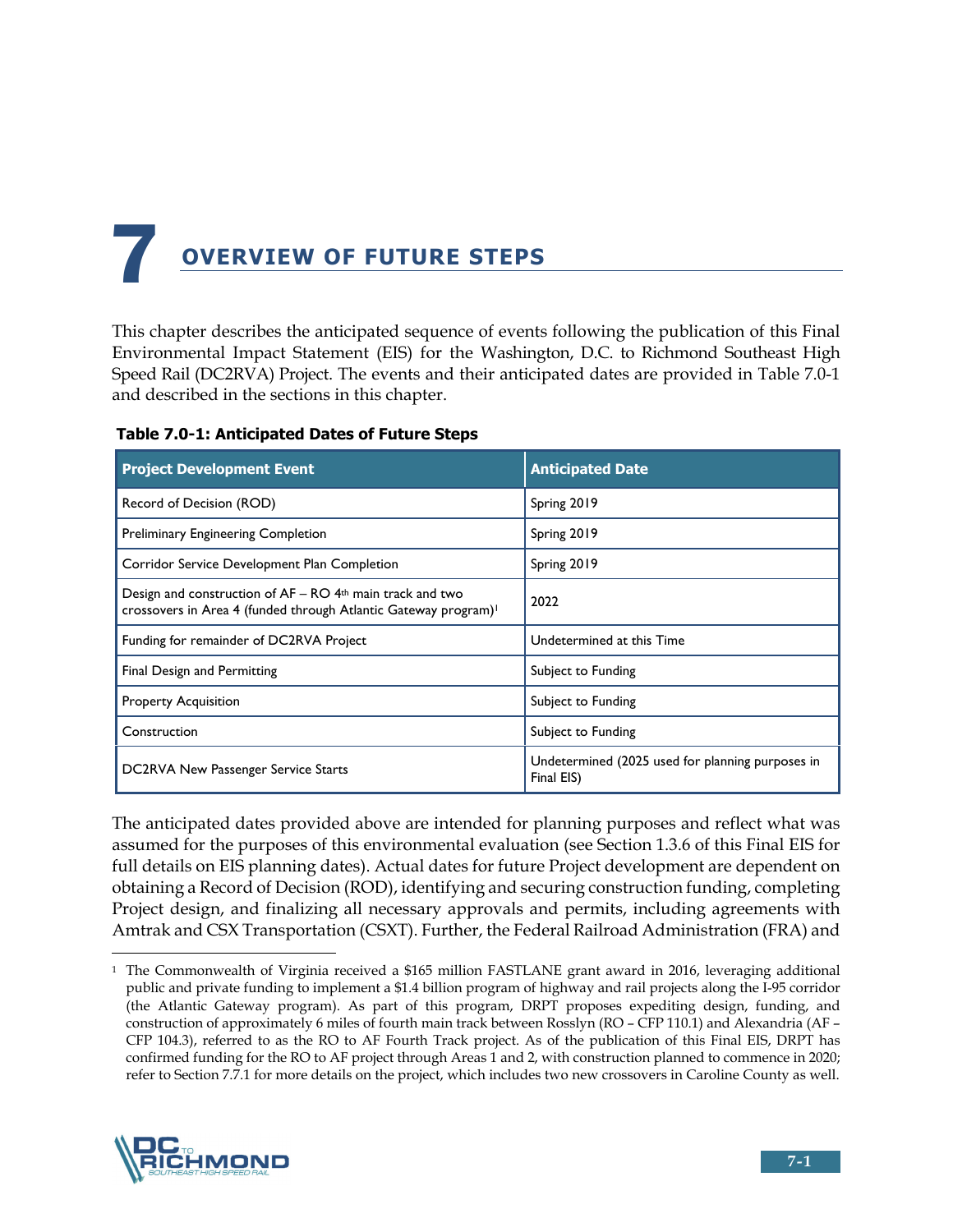the Virginia Department of Rail and Public Transportation (DRPT) understand that funding for construction—as well as the timelines of separate but related projects (summarized below and provided in detail in Section 7.7)—may require that the DC2RVA Project be constructed incrementally over the 20-year planning horizon from 2025 to 2045.

FRA and DRPT acknowledge that the full benefits of the proposed DC2RVA service are dependent upon completion of intercity passenger rail infrastructure projects outside the DC2RVA corridor in the Southeast High Speed Rail (SEHSR) corridor:

- A four-track Long Bridge with a four-track route north of Long Bridge through L'Enfant Plaza to CP Virginia in Washington, D.C. is required to connect the DC2RVA service to Union Station in Washington, D.C. and Amtrak's Northeast Corridor (NEC).
- The SEHSR Richmond to Raleigh project (SEHSR R2R project) included improvements/service between Raleigh, NC and Richmond, VA, and overlaps the DC2RVA Project between Main Street Station and Centralia, VA. The SESHR R2R project infrastructure improvements south of the overlap area are required to implement the four additional Interstate Corridor (SEHSR) trains originating in North Carolina and traveling through the DC2RVA corridor.
- The Richmond to Hampton Roads project (R2HR project) included improvements/service between Norfolk/Newport News and Richmond, VA, and overlaps the DC2RVA Project between Main Street Station and Centralia, VA. The SESHR R2HR project infrastructure improvements south of the overlap area are required to support the four additional Northeast Regional (SEHSR) trains originating in Newport News and Norfolk and also traveling through the DC2RVA corridor to the Northeast Corridor.

Additionally, construction of the infrastructure improvements that are part of the DC2RVA Preferred Alternative is not currently funded (other than the  $AF-RO$  4<sup>th</sup> project, as shown in Table 7.0-1), and it is unlikely that funding for full construction will be available all at once. Therefore, DRPT has developed an approach to implement the DC2RVA Project in increments as funding becomes available and has prioritized the six areas for construction as shown below, with higher priority given to areas with greater rail corridor congestion:

- Areas 1, 2, and 3—Arlington through Fredericksburg
- Area 6 Richmond
- Area 4 Central Virginia
- Area 5—Ashland

These incremental infrastructure construction and service improvements address the Commonwealth's priorities for the DC2RVA Project and reasonable construction sequences, and link service improvements to infrastructure improvements in the DC2RVA, Long Bridge, SEHSR R2R project, and R2HR project corridors. The incremental approach is designed so that existing freight and passenger rail service can be maintained during the Project buildout. The Project's Corridor Service Development Plan (SDP), which DRPT is preparing concurrently with this Final EIS, provides additional detail on DRPT's anticipated approach to delivering the DC2RVA Project.

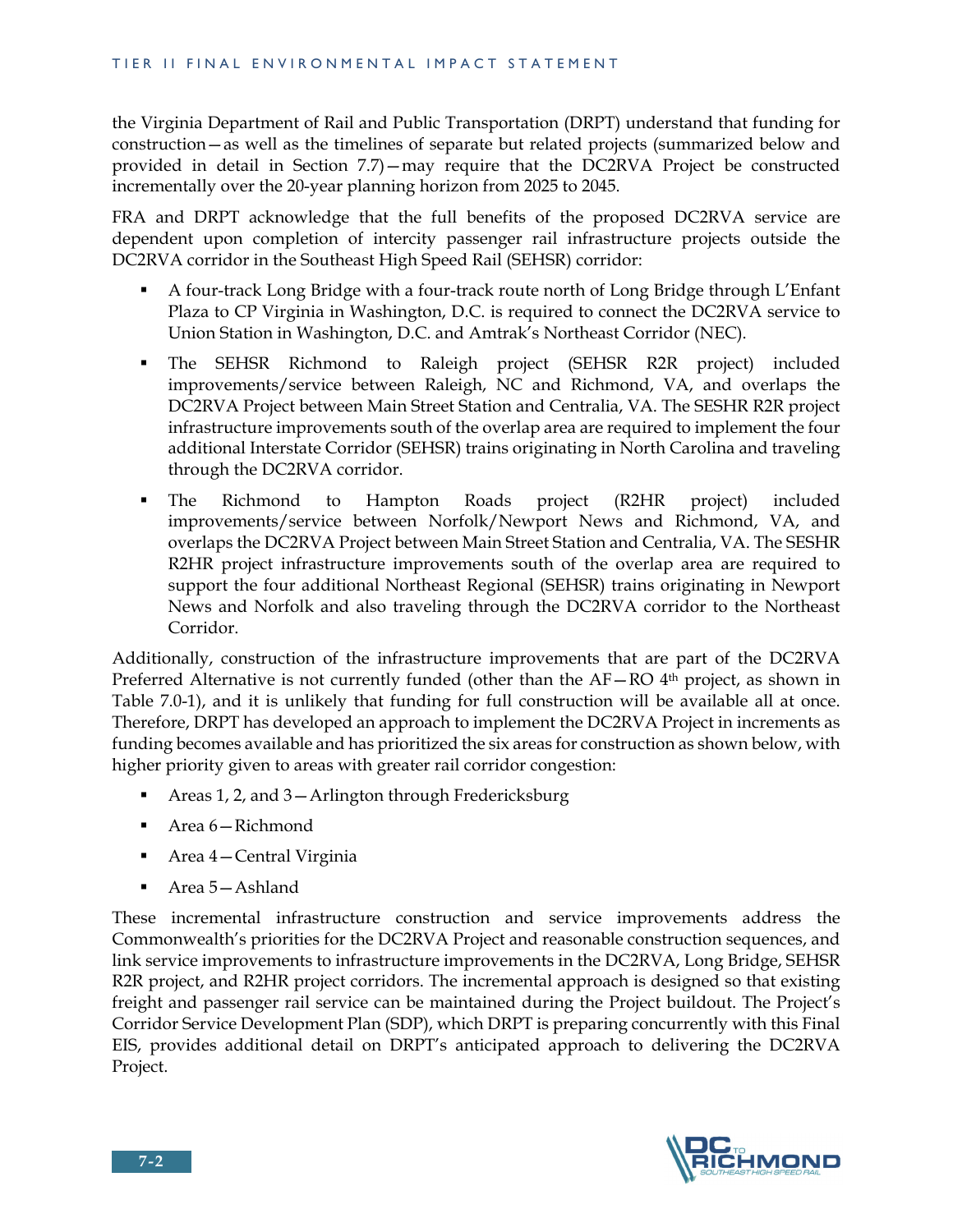#### **7.1 RECORD OF DECISION**

FRA will prepare a ROD after the 30-day review period following the Federal Register Notice of Availability for this Final EIS. The ROD is a concise public record of FRA's decision on the Selected Alternative, which would either be the Preferred Alternative as described in this Final EIS or any variant of this alternative as determined by FRA based on any input received on the Final EIS.

The ROD is intended to document that the Selected Alternative:

- 1. Best satisfies Purpose and Need
- 2. Poses the least overall impacts to the natural and human environments
- 3. Has been selected based on processes in compliance with the National Environmental Policy Act (NEPA) and other applicable requirements
- 4. May be advanced for final design and construction

The ROD will discuss the range of alternatives and all factors considered by FRA in the decisionmaking for the Selected Alternative. In the ROD, FRA will also identify the measures to minimize harm and the mitigations required for unavoidable impacts. Mitigation and monitoring measures will be delineated in sufficient detail to constitute an enforceable commitment (or will incorporate by reference the portions of the Final EIS that constitute such a commitment).

#### **7.2 PRELIMINARY ENGINEERING**

DRPT developed each of the Build Alternatives presented in the Draft EIS and the Preferred Alternative presented in this Final EIS to an approximately 10 percent level of design (conceptual engineering), using readily available data. These conceptual-level designs were sufficient to determine infrastructure requirements to meet operational needs, perform the comparative impact analyses reported in the Draft and Final EIS, and support the decision-making for the Preferred Alternative.

To advance the Preferred Alternative to the next phase of development, DRPT is progressing the conceptual designs to a 30 percent level of design (preliminary engineering). The 30 percent infrastructure design plans take into consideration the operational requirements, adequacy of the infrastructure to improve reliability and resiliency, and environmental mitigations and commitments. The Basis of Design developed for conceptual engineering, which was included as Appendix B in the Draft EIS, serves as a guide for the preliminary engineering as well. In general, CSXT design standards govern the designs within railroad right-of-way. Amtrak and Virginia Railway Express (VRE) design standards govern the design of the intercity passenger and commuter rail station facilities, respectively. Virginia Department of Transportation (VDOT) design standards generally govern the designs within highway right-of-way. Additional standards used for other infrastructure are identified in the Basis of Design.

Advancing from conceptual engineering to preliminary engineering requires additional detailed data, including, but not limited to:

- Surveys for topography, property, drainage, utilities, traffic
- **Investigations for geotechnical and environmental information**
- Research for planned or proposed infrastructure projects within the design area

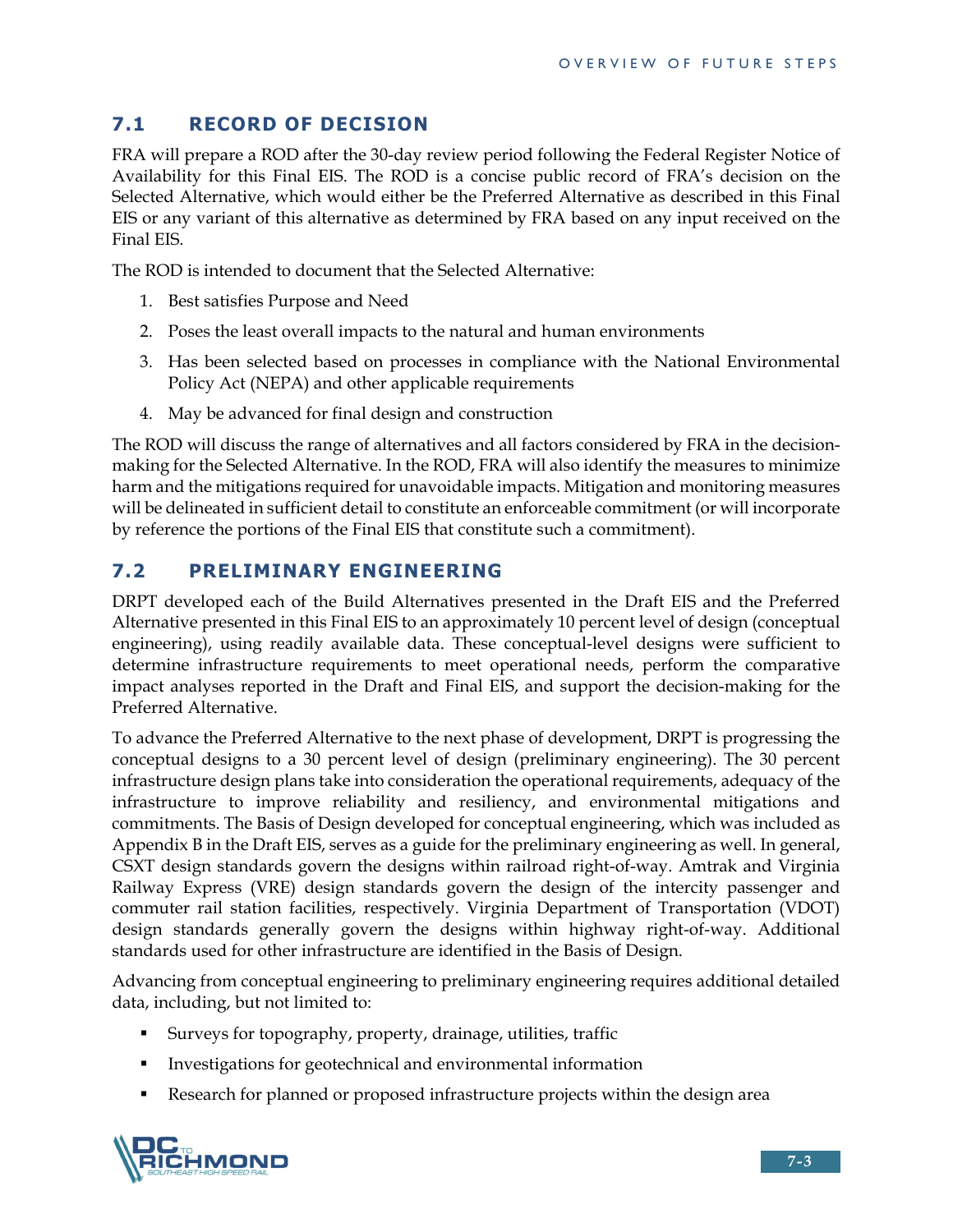Although DRPT developed much of this information during the preparation of the Draft and Final EIS, circumstances can change such that updated information will be necessary when progressing to a more detailed level of design. For example, property and right-of-way lines move, stormwater and drainage regulations evolve, and wetland and stream boundaries as well as traffic patterns shift over time. As DRPT conducts structural and geotechnical surveys beyond preliminary engineering levels, the more precise information available at that time will be used to determine the final alignment of the facilities constructed as part of the Project. Because of these and other potential changes, along with the uncertainty of funding availability (see Section 7.4 for discussion of funding), DRPT has limited preliminary engineering to the level of existing data available through remote sensing (aerial photography), geographic information system (GIS), and other existing sources. As DC2RVA infrastructure is incrementally funded and moves to the next level of design, additional data will be obtained, and the resulting infrastructure design will be compared to the alignment and impacts identified in the Final EIS. The 30 percent design plans will serve as "bridging documents" to maintain compliance with the NEPA commitments established in the Final EIS and ROD as the Project progresses to final design and construction (see Sections 7.5 and 7.6, respectively). If the Project's final design or impacts exceed the NEPA commitments established in the Final EIS and ROD, then DRPT will re-evaluate the design and/or the NEPA documentation.

#### **7.3 CORRIDOR SERVICE DEVELOPMENT PLANNING**

DRPT is concurrently preparing a Corridor Service Development Plan for the DC2RVA Project that lays out the overall scope and approach to provide the proposed passenger rail service. The purpose of the SDP is to further refine the operating aspects, cost estimate, and schedule for development of the infrastructure and service improvements planned for the DC2RVA corridor to a greater level of detail than that provided in the Draft and Final EIS.2 The service planning information provided in the Draft and Final EIS demonstrates the feasibility for the infrastructure to support the railroad operating plan presented in the EIS; however, DRPT will continue to refine this plan throughout the delivery of the DC2RVA Project to reflect additional detail provided from design, current railroad operating conditions, and the availability of funding to construct the Project. The Corridor SDP is the first step in laying out DRPT's initial vision to construct the improvements and implement the proposed DC2RVA service—a manual for DRPT and the Project stakeholders that will be continually updated over the life of the Project.

While not required as part of DC2RVA's process for obtaining a ROD, the SDP details the operational and financial feasibility of the Preferred Alternative:

- **•** Operational feasibility considers network capacity, specific stopping patterns, and train schedules at several points in the future.
- Financial feasibility requires detailed analysis of the anticipated ridership and revenue from fares paid and any auxiliary revenue (for example, from on-board food and beverage sales) and a comparison of Project costs and benefits.

The SDP also defines the phased timeline for funding and construction of infrastructure necessary to deliver incremental increases in service planned by the DC2RVA Project. The SDP for the DC2RVA Project carries forward from the Final EIS two milestone projection years for operations

<sup>2</sup> Chapter 2 of the Draft EIS describes a proposed service plan for the DC2RVA Project and the associated operations analysis, which is further refined in Chapter 3 and Appendix F of this Final EIS.

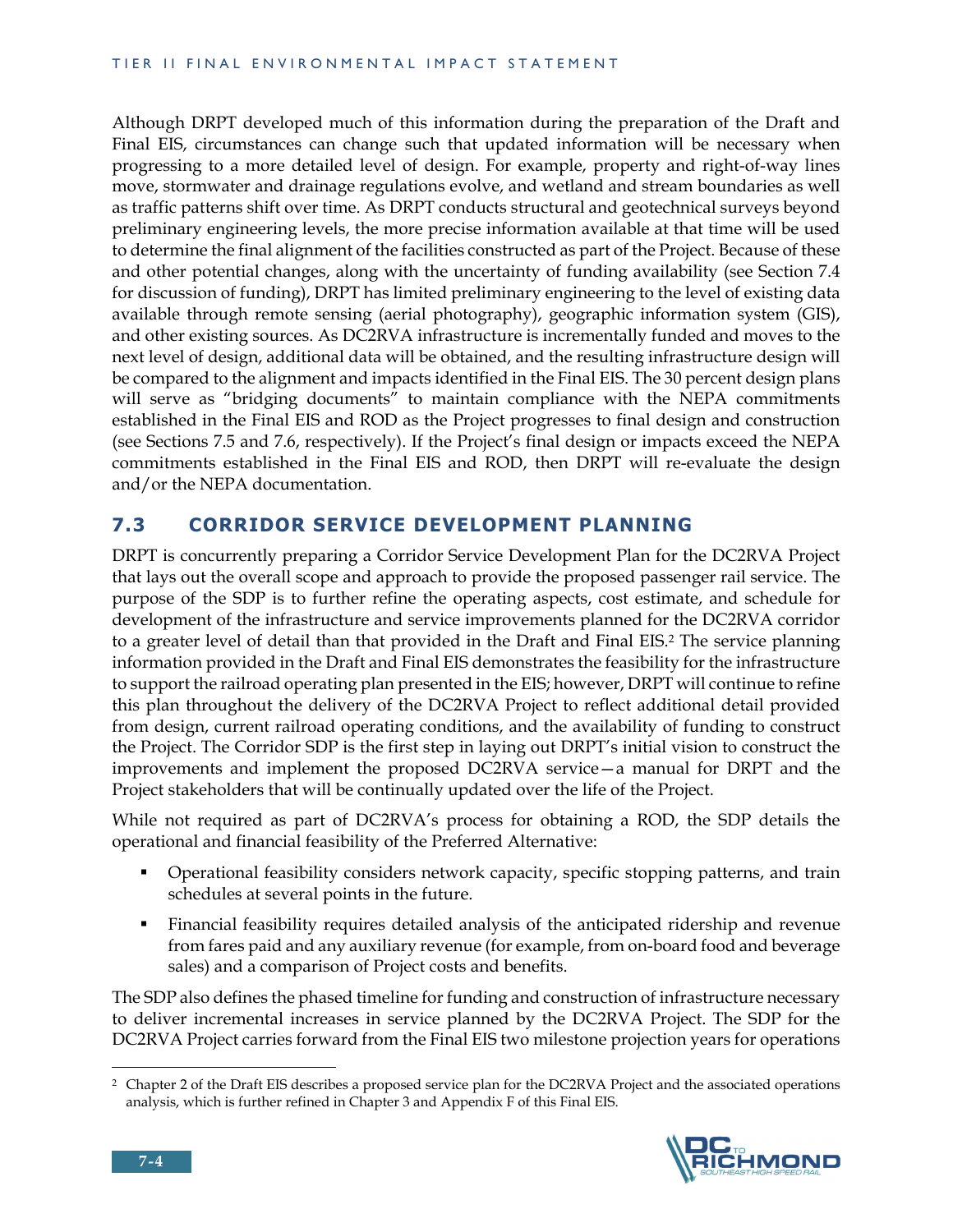modeling and ridership: 2025 and 2045. The year 2025 represents the assumed completion of all infrastructure improvements and the implementation year for the DC2RVA service (i.e., 9 new daily intercity passenger round trips (18 total trains per day)) and serves as the baseline for impact evaluations in the Final EIS. The year 2045 represents a 20-year planning horizon and is used to show the long-term sustainability and return on the investment of the Project, both financially and in terms of passenger, commuter, and freight service performance.

The SDP does not represent a commitment of service; rather, it is a planning document, based on operating assumptions at a given point in time to define what the proposed DC2RVA service would look like, how it would operate, and the infrastructure necessary to support the incremental service improvements. It has some elements in common with the Final EIS; for example, confirming the Purpose and Need for the proposed higher speed rail service and describing alternatives that were considered. The SDP discusses the location of the stations to be served under the Preferred Alternative, how these stations will accommodate the proposed service (for example, with amenities such as checked baggage handling or parking), how passengers will access those stations, and how these stations will be integrated with connections to other modes of transportation. It also estimates potential equipment and train crew utilization requirements anticipated for the Project. The SDP also describes how the DC2RVA Project is likely to be implemented through a phased program over time, laying out the incremental improvements that would come on line in various years throughout the planning horizon.

The SDP will include the following elements:

- Purpose and Need
- **Rationale**
- **IDENTIFICATION OF Alternatives**
- Planning Methodology
- **•** Demand and Revenue Forecasts
- Operations Modeling
- **•** Preliminary Engineering and Capital Programming
- **•** Operating and Maintenance Costs
- Public Benefits Analysis, including economic impacts
- Safety and Security
- Future Steps

Station and Access Analysis

The SDP will include construction priorities and timelines for funding, construction, and service implementation, as well as phased implementation of infrastructure improvements.

### **7.4 FUNDING**

Funding to prepare the current DC2RVA Tier II EIS was provided through an FRA grant to DRPT for high performance intercity passenger rail development, with the Commonwealth of Virginia and CSXT providing a required non-federal match to the FRA grant funds.

DRPT anticipates that the DC2RVA Project would be implemented incrementally, as funding becomes available. DRPT has not secured funding for the full-build of the DC2RVA Project but has identified several possible sources of funds, including public and private sources. Potential federal sources for construction include: funding programs authorized under the Passenger Rail Reinvestment and Improvement Act of 2008 (PRIIA), such as the FRA high speed intercity passenger program; funding programs authorized under the Fixing America's Surface Transportation Act (FAST Act) of 2015, such as the Fostering Advancements in Shipping and Transportation for the Long-Term Achievement of National Efficiencies (FASTLANE) or

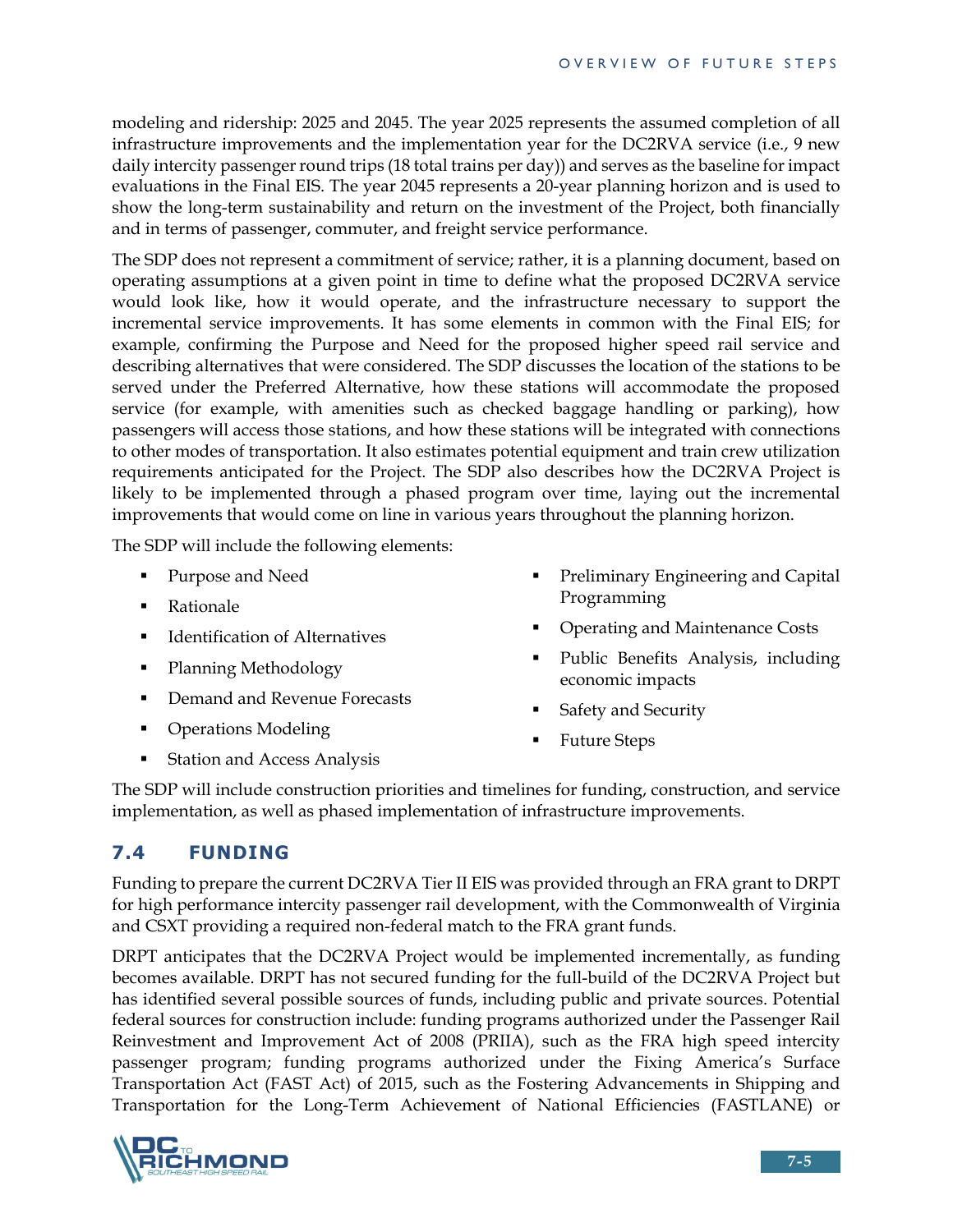Infrastructure for Rebuilding America (INFRA) grant programs; annual appropriations, such as the U.S. Department of Transportation (U.S. DOT) Transportation Investment Generating Economic Recovery (TIGER) Discretionary Grant program (recently retitled Better Utilizing Investments to Leverage Development (BUILD)); and other discretionary sources. Non-federal funding sources include Commonwealth of Virginia, local governmental, and private sector funds. Operations and maintenance costs would be covered by a combination of passenger fare revenue recovery and federal, state, and/or local funds. As of the publication of this Final EIS, DRPT has secured funding from both the U.S. DOT FASTLANE program and state sources to construct a fourth mainline track for approximately 6 miles between the Potomac River and Alexandria plus two new crossovers in Caroline County as part of the Commonwealth's Atlantic Gateway Program, described in greater detail in Section 7.7.1.

Amtrak has sole fiscal responsibility for long-distance routes through Virginia. The Commonwealth is financially responsible for the capital and operating costs associated with Northeast Regional (Virginia) intercity passenger rail services originating and terminating in Virginia. Virginia's state-sponsored intercity passenger rail operations are funded through the Intercity Passenger Rail Operating and Capital (IPROC) Fund. Additionally, passenger fares and other revenues are used to defray a portion of passenger rail operating costs. Five of the nine new daily round-trip passenger trains to be added to the corridor under the DC2RVA Project will operate in a similar manner as Northeast Regional (Virginia) intercity passenger trains with extended service beyond Washington, D.C. into Amtrak's Northeast Corridor (NEC). State funding from the Commonwealth will be required to support the operation and maintenance of these five new Northeast Regional (SEHSR) trains. The remaining four new round-trip trains implemented under the DC2RVA Project will be Interstate Corridor (SEHSR) intercity passenger rail trains serving destinations in North Carolina and will operate in a similar manner as the Interstate Corridor (Carolinian) train within the DC2RVA Corridor. Other funding will be required to support the operation and maintenance of these trains. The current Interstate Corridor (Carolinian) train that operates through the DC2RVA corridor to North Carolina is supported by the State of North Carolina.

Virginia's capital and operating financing mechanisms for passenger rail are described in detail in its 2017 State Rail Plan.3 All of Virginia's passenger rail services operate over the infrastructure of private freight rail carriers, allowing the state to combine funding from both public and private sources to deliver projects with joint passenger and freight rail benefits. Virginia uses the following funding sources for rail capital projects:

**IPROC Fund.** The IPROC Fund was created by the General Assembly in 2011 as a strategy to sustain Virginia's share of Amtrak Virginia's operating budget, pursuant to PRIIA guidelines, and can be found in Virginia Code §33.2-1602.50. The IPROC fund is used to fund four statesupported Amtrak routes consisting of six daily round-trip Amtrak trains. The PRIIA Act of 2008 required states with Amtrak services less than 750 miles to pay for the routes or cease operation, and the IPROC fund enables the Commonwealth to continue those services. The IPROC fund is also the source of funds for passenger rail equipment upgrades and capital improvements.

**Rail Enhancement Fund (REF).** Created by the Virginia General Assembly in 2005, REF provides for the retention, maintenance, improvement, and development of freight and passenger railways, which are essential to the Commonwealth's continued economic growth, vitality, and

<sup>&</sup>lt;sup>3</sup> The Virginia 2017 State Rail Plan is available at: http://www.drpt.virginia.gov/rail/reference-materials/virginiastate-rail-plan



<u>.</u>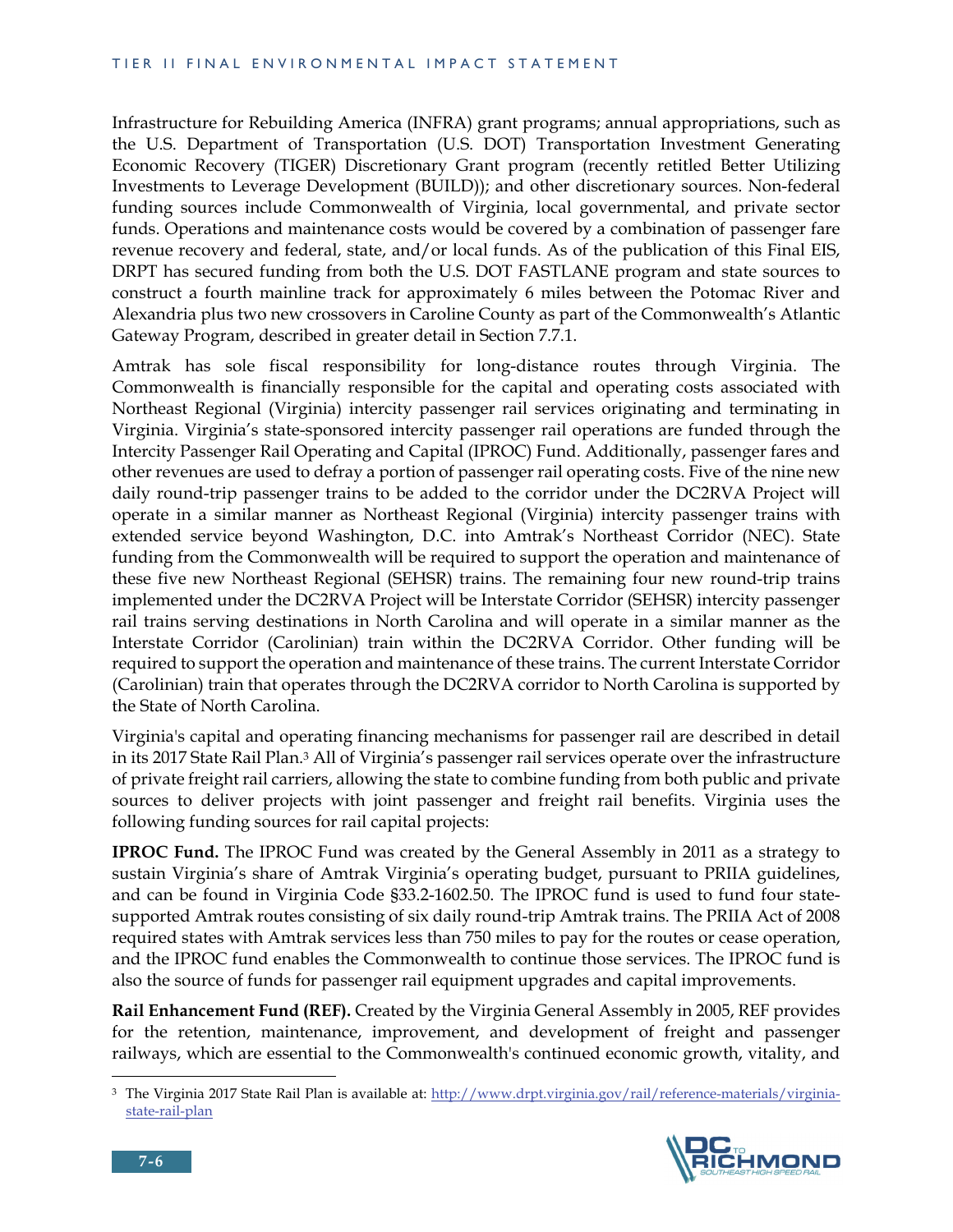competitiveness in national and world markets. Projects undertaken using these funds must create public benefits within the Commonwealth that exceed the investment from the fund. Such benefits include the improvement of traffic congestion and environmental quality and the reduction in highway maintenance needs. This fund is the primary source for the implementation of large capital projects for rail improvements, and all projects receiving funds from REF must include a minimum of 30 percent cash or "in-kind" matching contribution from a non-state source, which may include a private source, a railroad, a regional authority, a local government source, or a combination of such sources.

**Private railroad funds.** Private railroad funds are investments contributed by private railroads, such as CSXT or Norfolk Southern, working in partnership with the state to address system bottlenecks, access, or other infrastructure projects.

**Other local or regional matching funds.** These include funds contributed by localities or regional agencies to advance a project with local or regional significance, such as grade separations, improvements to safety, station access, or parking, etc.

**Federally-administered rail funds.** Federal transportation funding to states is periodically authorized through federal surface transportation acts. The FAST Act of 2015 is a five-year program to improve the nation's transportation infrastructure, including roads, bridges, transit systems, and the rail transportation network. The bill authorizes a total of \$305 billion in funding from fiscal year (FY) 2016 through FY 2020.

The FAST Act places major emphasis on freight investments to be supported by the Highway Trust Fund by creating a new National Freight Program authorized for funding at an average of \$1.2 billion per year, to be distributed to states by formula. Non-highway projects eligible to receive these funds include rail-highway grade separation and intermodal transfer and access projects.

Title XI of the FAST Act, also known as the Passenger Rail Reform and Investment Act of 2015 (PRRIA), authorizes for \$5.5 billion to be spent on the national intercity rail network outside the NEC. Funding for this program, as well as another \$2.2 billion for FRA grant programs, however, are dependent on annual Congressional budget appropriations. No passenger appropriations passed during the first year of the program.

#### **7.5 FINAL DESIGN AND PERMITTING**

Final design progresses the design from preliminary engineering through the preparation of construction documents. Design progress is guided by commitments in the DC2RVA Tier II EIS and ROD as well as the SDP. The DC2RVA Project is funded through the completion of preliminary engineering (as described in Section 7.2). Funding for final design, or to construct incremental portions of the corridor, will be identified in the future.

The final design will further develop preliminary engineering plans and documents into construction documents. This process varies depending on the procurement process selected by the sponsoring agency and on the agency in charge of producing the particular construction documents. It has not been determined at this time which agency will be responsible for future procurements, thus the following discussion is silent on specific agency responsibilities.

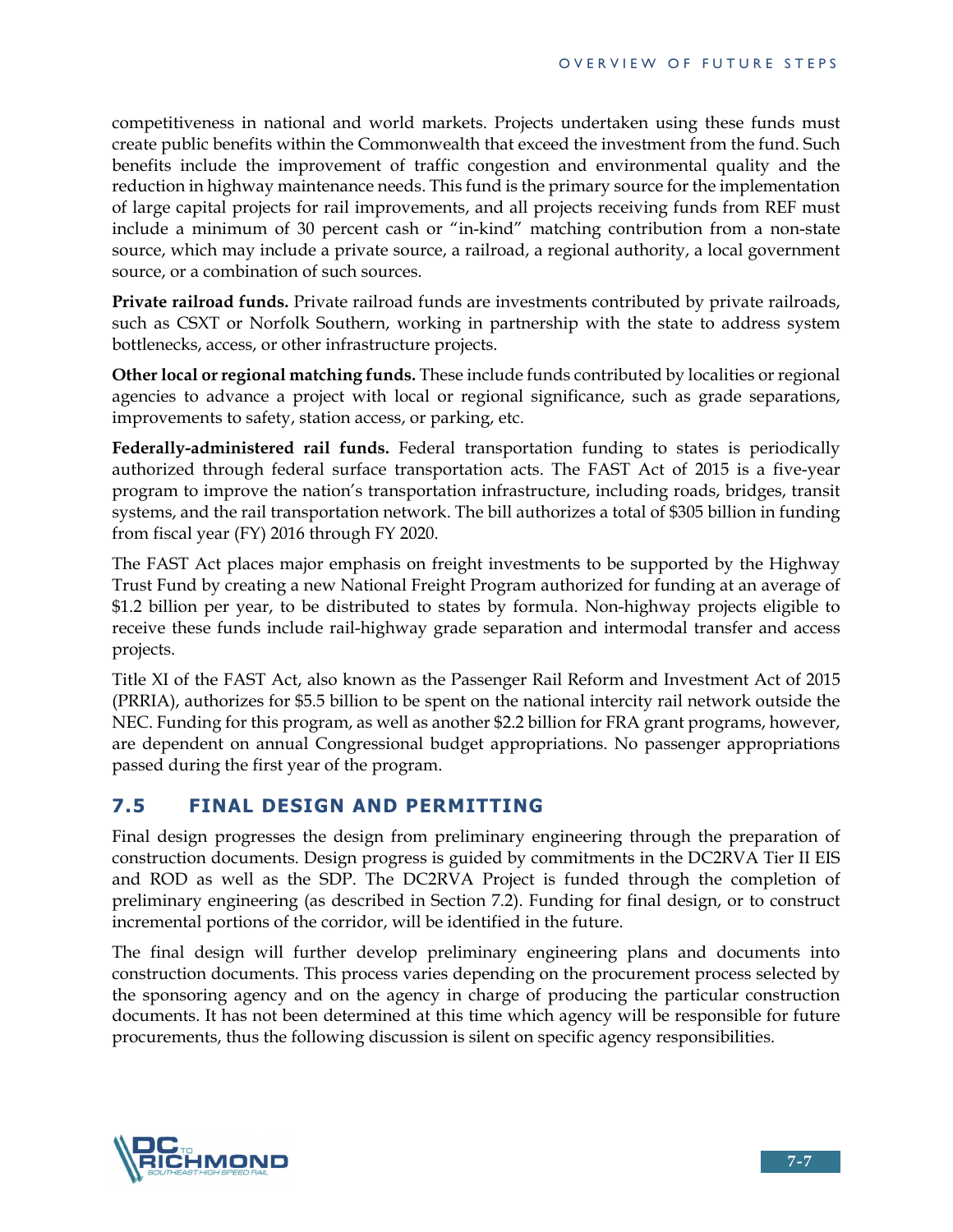At this time, DRPT anticipates that the most likely procurement process will be through a Design-Bid-Build (DBB) procurement. The following paragraphs describe the typical final design process for DBB procurement.

Agency design processes are somewhat similar and generally require intermediate deliverables that are expressed in terms of the level of design as a percentage of the total design, e.g., 60 percent, 90 percent, and 100 percent. DBB procurement advances plans, specifications, and cost estimates (PS&E) through the 60-90-100 percent intermediate deliverables of final design to deliver construction documents used for bidding or letting the project.

Construction documents provide the foundation and framework for the construction activities. These documents may include, but are not limited to, construction plans, specifications, estimate of probable construction costs, project manual, bridging documents, and project schedule.

Construction plans graphically represent existing conditions, the proposed conditions, and the intermediate steps required to get from existing to proposed conditions. These plans may include notes and standards to be used during the removal of existing infrastructure or the construction of proposed infrastructure.

Project specifications are the written instruction manual for construction. Specifications provide the details for materials, storage, handling, fabrication, and construction of the components of the proposed infrastructure.

An estimate of probable construction costs checks the design against the project budget. Analysis of the items and unit costs in the estimate and in the budget may be needed if the budget exceeds the funding available for the project. Further value engineering may be applied if the estimate continues to exceed the budget for the project after conducting a cost analysis. An estimate is generally used for analysis of the bids and in preparing a bid recommendation.

A project manual may combine pre-bid materials, bid materials, addenda, general specifications, technical specifications, special provisions, proposed construction schedule, and/or the construction plans. Project manual contents and the need for a project manual vary by project.

If the project is procured through a Design-Build process instead of the Design-Bid-Build approach, then bridging documents may also be necessary at that time. Bridging documents provide the next steps required to "bridge" the transfer of responsibility from the owner's engineer to the design-build team. These documents should clearly convey the owner's objectives and goals, the design status, the basis of design, and the general specifications. Bridging documents should also clearly define the roles, responsibilities, and expectations of all parties to the design-build agreement.

A project schedule provides the agency/owner and the contractor with a clear expectation of when the project is to be complete. Schedules may be externally driven by dates to begin operations or internally driven by the infrastructure to be constructed. Once a contractor is selected, the construction schedule should conform to the project schedule.

Permitting will be required to progress from design to construction. The specific permits required will vary based on the proposed infrastructure and jurisdiction(s) through which the incremental portions of the corridor pass. Permit submittal and approval processes will also vary based on the same factors. Identification of the required permits and coordination with the permitting agency/agencies should be an early design task and should progress concurrently with the design to reduce potential construction delays.

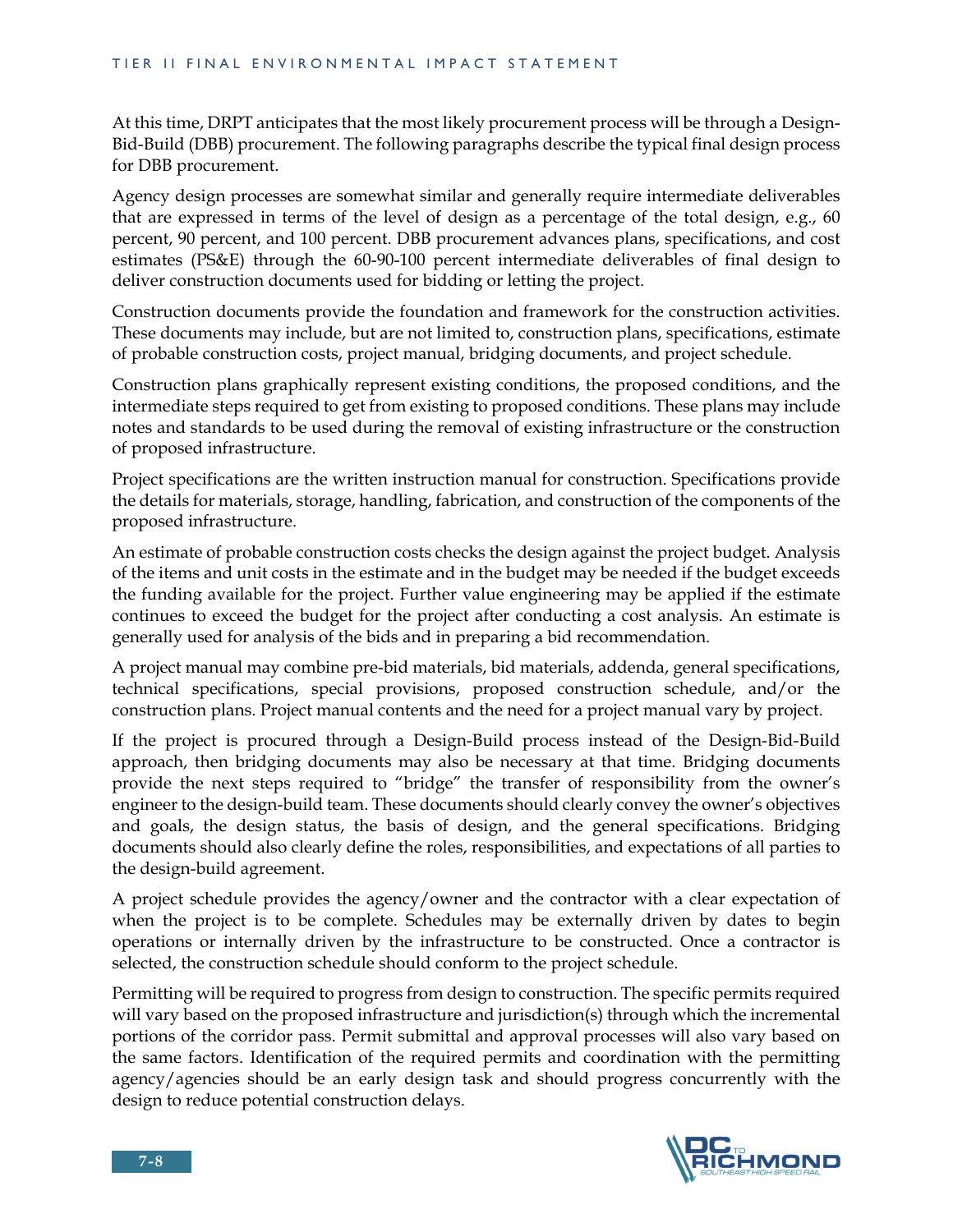#### **7.6 CONSTRUCTION, PROPERTY ACQUISITION, AND IMPLEMENTATION**

#### **7.6.1 Construction Packaging**

DRPT anticipates that the DC2RVA Project segments would be divided into construction packages. Construction packages would be further subdivided based on the types of infrastructure improvements and would be let to meet project schedules as developed during the incremental phases of the overall Project, which were presented at the beginning of this chapter:

- Areas 1, 2, and 3—Arlington through Fredericksburg
- Area 6—Richmond
- Area 4 Central Virginia
- Area 5—Ashland

All work within CSXT right-of-way will be performed under CSXT's *Contractors Handbook for CSXT Roadway Worker Protection*. Right-of-way acquisition will be a major factor in determining the overall segment construction packaging and scheduling. DRPT assumes that all rights-of-way for a particular segment will be acquired before construction activities commence for that segment.

Refer to Section 2.8 of the Draft EIS for a general description of the construction plan for the entire corridor and details for each of the four major construction activities: rail, bridge, road, and station construction.

#### **7.6.2 Construction Phasing**

Within the DC2RVA Project corridor, the construction of the additional track and infrastructure, modification to control points, station infrastructure with new and upgraded platforms, and speed-related modifications requires phased construction. Where additional tracks are proposed, or existing tracks are being shifted through curves, construction will be phased to maintain passenger and freight rail services to the extent practicable. Station improvements for platform additions and pedestrian access will be advanced early to support the new track when placed in operation. Construction phasing will be defined in the next phase of design and further refined during final design for each of the corridor construction packages.

#### **7.6.3 Coordination with Railroad Operations**

Implementation of multiple infrastructure projects along an active and highly congested rail corridor presents challenges. The construction of the various projects must be scheduled to minimize disruptions of passenger and freight service from temporary track outages (where a track is removed from service) and slow orders (delays to continuous train operations). The planning and staging of work to minimize adverse impacts to continuous rail operations will require a high level of coordination among the various construction stakeholders.

Coordinated scheduling and phasing of the segmental construction will be essential to timely Project delivery. Construction tasks that can be performed prior to impacting track removal, track shifts, or temporary outages from service changes will be early construction items. These early tasks include utility relocations; roadway relocations; bridge, retaining wall, grading, and track roadbed construction; offline railway bridges; special trackwork preassembly; and station improvements.

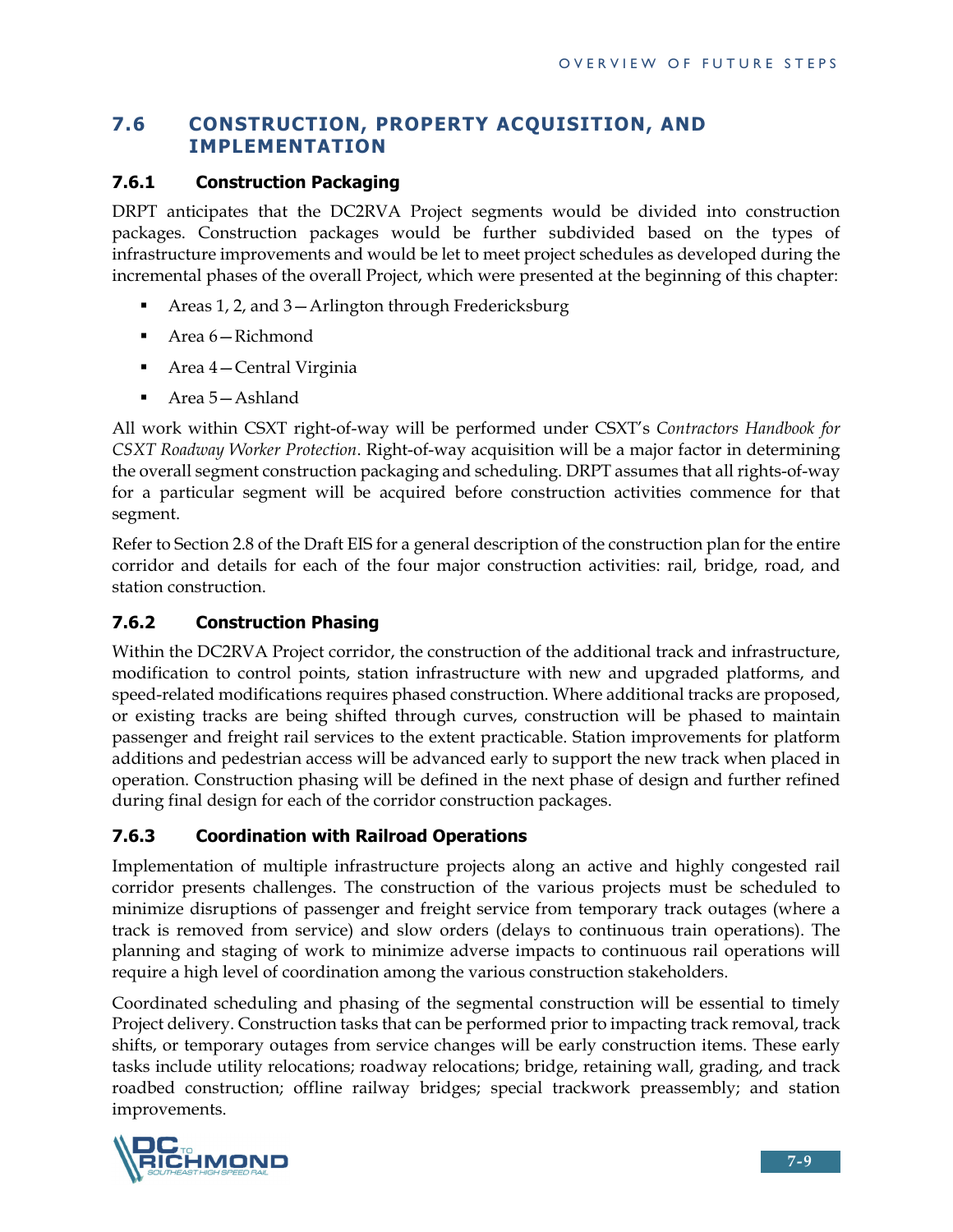#### **7.7 COORDINATION WITH OTHER STUDIES AND PROJECTS**

The DC2RVA Project was designed to fit FRA's 2009 *Strategic Vision for Higher Speed Rail* nearterm strategy of upgrading reliability and service of conventional intercity rail services at speeds up to 90 miles per hour (mph), where practical, in a corridor shared with commuter and freight services. In order to obtain the full benefit of the DC2RVA infrastructure and service improvements, several other ongoing rail improvement projects must also be completed in the DC2RVA corridor and corridors adjacent to the DC2RVA Project.

The DC2RVA Project provides a critical link between Amtrak's heavily traveled NEC and the developing Southeast Rail Corridor. The ability of the DC2RVA Project to improve intercity passenger rail is dependent upon the performance and capacity of these connecting corridors and completion of the related projects and their associated rail improvements. A summary of some of the key interrelated rail improvement projects and studies is presented below. Additional details on rail and related transit projects can be found in Chapter 4 of the Alternatives Technical Report (Appendix A of the Draft EIS), which provided an overview of some of the previous and ongoing rail planning studies in the DC2RVA corridor and adjacent sections of the larger Southeast and Northeast Rail Corridors and described the relationship of these other studies/projects to the DC2RVA Project.

#### **7.7.1 Coordination with Local/Regional Rail Projects**

The following rail projects are included in the No Build assumptions for the DC2RVA Project (refer to Draft EIS Section 2.5.1 for details); the ongoing and/or current coordination efforts and status are included for each project, which are presented in north to south order in the Project corridor. In addition, the Ashland Americans with Disabilities Act (ADA)-compliant platforms, which were proposed by Amtrak in 2017 after the publication of the Draft EIS, are described.

**Washington Union Station Expansion Project**. The Union Station Redevelopment Corporation (USRC), in coordination with Amtrak, is proposing to expand and modernize Washington Union Station in order to provide a more positive customer experience; support current and future rail service and operational needs; facilitate intermodal transportation; preserve and maintain the historic station and its features; sustain the economic viability of Washington Union Station; and integrate with the adjacent neighborhoods, businesses, and planned development. The proposed project includes reconstructing and realigning tracks and platforms, developing new passenger concourses, improving multimodal transportation facilities, and improving and expanding other supporting facilities.

The Washington Union Station Expansion project is currently in the planning process. Upon completion of the environmental review, USRC and Amtrak will pursue implementation of the project using all of the financing tools available, which may include federal grant and loan programs.

**Virginia Avenue Tunnel Expansion**. CSXT is nearing completion in Spring 2019 on the Virginia Avenue Tunnel expansion project. When complete, the project will provide CSXT with the ability to operate double-stack intermodal container freight trains on CSXT's National Gateway, and second, to eliminate a chokepoint caused by the Virginia Avenue Tunnel's single track. The DC2RVA Project assumes the Virginia Avenue Tunnel will be completed prior to implementation of the 2025 DC2RVA service plan and includes the tunnel in the No Build Alternative.

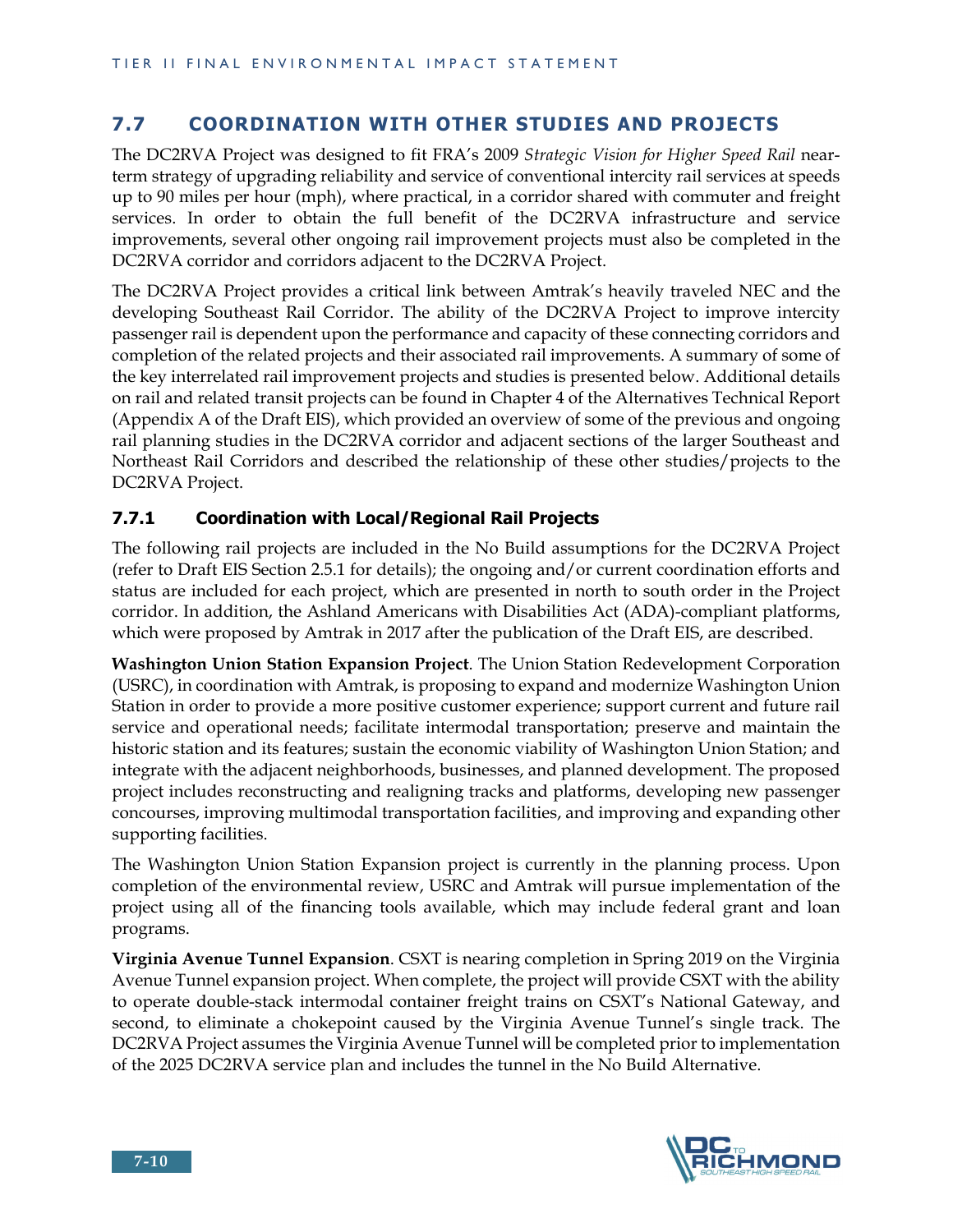**Atlantic Gateway Program**. Virginia is continuing to advance the Atlantic Gateway Program. In 2016, U.S. DOT selected the Commonwealth of Virginia to receive an award of \$165 million from the FASTLANE program to expand rail and highway capacity in Northern Virginia as part of the Atlantic Gateway suite of projects. The \$165 million FASTLANE grant will leverage \$565 million in private investments and \$710 million in other transportation funds to fund a \$1.4 billion package of rail and highway expansion projects intended to address some of the worst freight and passenger transportation bottlenecks on the Interstate 95 corridor.

Atlantic Gateway consists of five distinct rail capacity and engineering projects:

- Long Bridge Program development funding to advance engineering, stakeholder agreements, and outreach in support of the long-term, multi-agency initiative to increase rail capacity across the Potomac River through the expansion or replacement of the Long Bridge. This project is estimated at \$30 million,<sup>4</sup> with \$15 million provided by DRPT and \$15 million being provided by CSXT. There are no federal funds on this portion of the Atlantic Gateway.
- Construction of 6 miles of fourth mainline track from the north bank of the Potomac River at Arlington to the AF interlocking in Alexandria, where passenger and commuter trains bound for Manassas diverge from the DC2RVA corridor. This piece of the DC2RVA Project is estimated at \$225 million, with \$454 million provided by the grant and the remainder being provided by the Commonwealth and other federal sources. Construction is planned to commence in 2020. DRPT did not include this project in the No Build Alternative.
- Construction of 8 miles of third mainline track from the Franconia-Springfield VRE station to a location just north of the Occoquan River. This project is estimated at \$220 million and is being funded by the Commonwealth. DRPT included this project in the No Build Alternative.
- **Construction of two interlockings in Caroline County south of Fredericksburg to improve** operational flexibility and network fluidity just south of the VRE commuter territory. This piece of the DC2RVA Project is estimated at \$30 million and is being funded by the Commonwealth.
- S-Line transfer mechanism (an agreement between the Commonwealth of Virginia, State of North Carolina, and CSXT) to allow for the transfer from CSXT to public ownership of an abandoned portion of the S-Line that runs from Petersburg, VA to Norlina, NC. The transferred S-Line will host the passenger service extending south from the DC2RVA corridor to the Richmond to Raleigh Southeast High Speed Rail (SEHSR) project. This project is estimated at \$30 million and is being funded by the Commonwealth and CSXT. The S-Line transfer is part of the implementation of the SEHSR Richmond to Raleigh (SEHSR R2R project), described in greater detail in Section 7.7.2 below.

**Long Bridge Capacity Expansion**. The Long Bridge is a double-track railroad bridge built in 1904 and owned by CSXT that crosses the Potomac River between Washington, D.C. and Arlington, VA. The bridge provides the only Potomac River rail crossing between Washington, D.C. and

<sup>4</sup> Cost estimates are from the 2016 Atlantic Gateway FASTLANE application:: http://www.virginiadot.org/projects/resources/atlantic\_gateway/Atlantic\_Gateway\_FASTLANEGrantApp2016. pdf



 $\ddot{\phantom{a}}$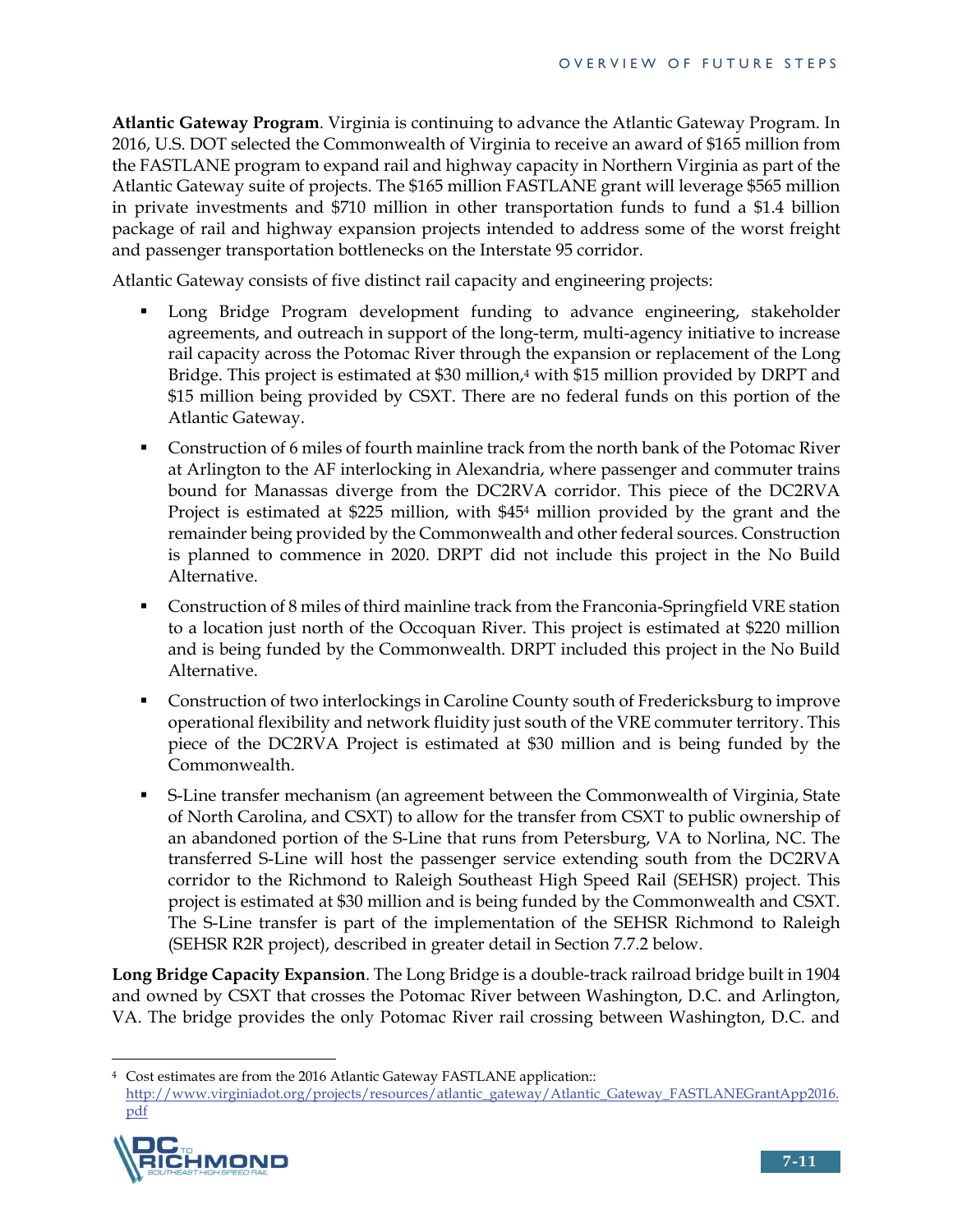Northern Virginia and is used by all Amtrak intercity passenger trains, VRE commuter trains, and CSXT freight trains. Intercity passenger and commuter trains now comprise more than twothirds of the train traffic crossing Long Bridge. The increasing train traffic on the two-track bridge has produced the most significant rail network bottleneck in Virginia.

Washington, D.C.'s Department of Transportation (DDOT) is managing an EIS to study an expansion of capacity on the Long Bridge in coordination with DRPT, VRE, CSXT, and FRA. The Final EIS and ROD for the Long Bridge Capacity Expansion Study are anticipated in 2020. In developing the service planning for DC2RVA, DRPT has assumed the Long Bridge Capacity Expansion would provide at least four main tracks across the Potomac River, past VRE's L'Enfant Plaza station, to CP Virginia in Washington, D.C., where Amtrak-owned tracks diverge from CSXT tracks to Union Station through the First Street Tunnel. DRPT has also assumed, based on the Long Bridge Alternatives Development Report (June 2018),<sup>5</sup> that the Long Bridge capacity expansion would add two tracks on a new structure immediately upstream and parallel to the existing two-track bridge, providing a total of four tracks across the river. DRPT included the Long Bridge Capacity Expansion in the No Build Alternative.

**VRE Capital Improvements.** VRE is conducting assessments for station improvements to several stations on the Fredericksburg line. The stations included in VRE's study are: Alexandria, Crystal City, Lorton, Rippon, Quantico, Brooke, and Leeland Road. Proposed improvements in the assessments include recommendations for: extending platforms, placing island platforms, providing for ADA and grade-separated access to the platforms, and ways to integrate the stations with existing or proposed development in the surrounding areas, and relocation of the Crystal City VRE platforms. DRPT and FRA have been coordinating the design of the DC2RVA track improvements with VRE's plans for platform and station improvements.

VRE is also developing recommendations for improvements to its L'Enfant station, as well as additional track and siding improvements between CP Virginia and CP L'Enfant in Washington, D.C. DRPT has included these VRE capital improvement projects in the No Build Alternative.

**Potomac Yard Metro Station**. Potomac Yard is a former Richmond, Fredericksburg and Potomac Railroad (RF&P) rail classification yard located in the northeast area of the City of Alexandria, VA, adjacent to the CSXT rail corridor. The City of Alexandria, working with federal, state, and local stakeholders and private developers, is redeveloping Potomac Yard as a multi-use commercial, office, and residential development, including a new WMATA station serving the Yellow and Blue Metrorail lines. WMATA's Potomac Yard Metrorail Station would be connected to additional residential and commercial development across the CSXT right-of-way by a pedestrian/bicycle bridge over the CSXT rail line. The Federal Transit Administration (FTA) and the National Park Service (NPS) issued their RODs for the Potomac Yard Metro Station in Fall 2016, and in September 2018, WMATA awarded a contract for design and construction of the metro station. The initial plans for Potomac Yard Metro Station called for two entrances, north and south, with each entrance linked to a separate pedestrian bridge over the rail corridor.

DRPT has been coordinating the design of the DC2RVA track improvements with the City of Alexandria and WMATA's plans for the Potomac Yard Metro Station, pedestrian/bicycle overpass, and related area development.

<sup>5</sup> The Long Bridge project Alternatives Development Report is available on their project website: http://longbridgeproject.com/study-documents/

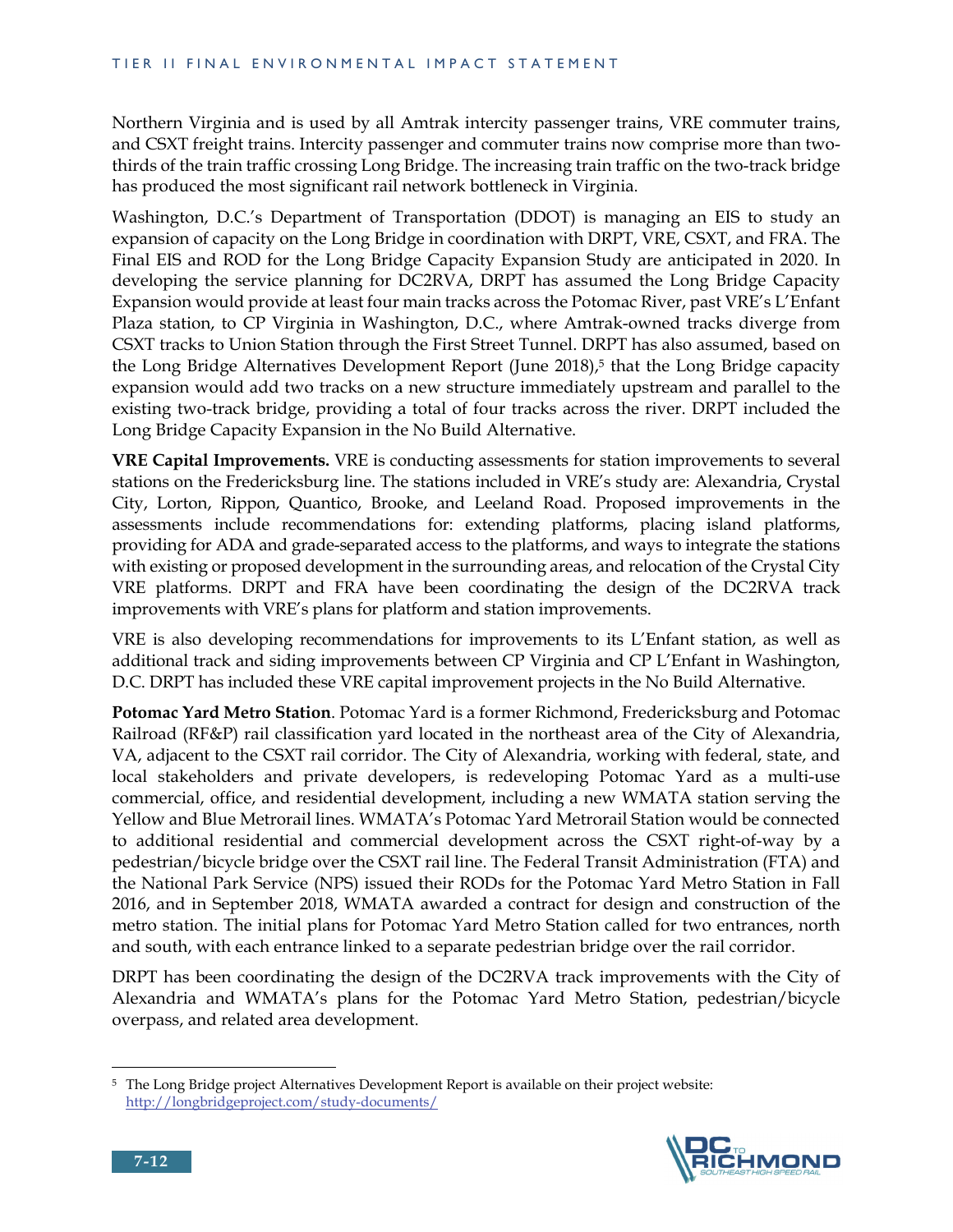**Powells Creek to Arkendale Third Track.** FRA awarded Virginia a \$74.8 million grant to build up to 11 miles of third track and related improvements from Powells Creek in Prince William County to Arkendale in Stafford County, as well as improvements to the station at the Quantico Marine Base in Quantico. The third track is currently under construction between Possum Point and Arkendale; a distance of approximately 9 miles. The remaining 2 miles of third track, from Powells Creek to Possum Point, will be built in the future when additional funds are available. DRPT included the third track from Powells Creek to Arkendale in the No Build Alternative.

**Ashland Station ADA-Compliant Platforms.** In 2017, Amtrak proposed plans to rebuild the existing Ashland station platforms to improve accessibility and compliance with the ADA. The existing station platforms were described in detail in Section 8.3.5.11 of the DC2RVA Project Alternatives Technical Report (Appendix A of the Draft EIS). Currently, there are two side platforms at Ashland, surfaced with brick pavers with an elevation of approximately top of tie. The west side platform is approximately 500 feet in length and varies in width between approximately 4 feet on the south end and 12 feet on the center and north end. The east side platform is approximately 500 feet in length and is approximately 6 feet in width. The existing pedestrian grade crossing between the two platforms is approximately 3 feet in width. Amtrak's plans call for replacing the west side platform with an approximately 374-foot-long platform, 12 feet wide, raised to 8 inches above top of rail north and south of the existing Visitor Center building, where the platform would remain at top of tie. The east side platform would be approximately 487 feet in length, 12 feet wide, and raised to 8 inches above top of rail. A section of the east side platform across from the Visitor Center would be at approximately top of tie to facilitate ADA-compliant access to Railroad Avenue. There would be an area enclosed by a canopy on the east side platform, and both east and west platforms would be provided with mobile wheelchair lifts. A new passenger grade crossing approximately 30 feet wide would be installed between the platforms. The existing at-grade road/rail intersections at College Avenue and England Street (S.R. 54) would remain as the north and south boundaries of the platforms. Railroad Avenue on the east side of the station would be shifted easterly to accommodate the expanded width of the east side platform, resulting in the loss of some on-street parking. Construction is scheduled to begin in 2019.

**Main Line Relocation Project at Acca Yard and Crossovers South of the James River.** In 2019, CSXT completed a mainline relocation project at Acca Yard to relieve the current bottleneck. The reconfiguration of the switching yard incudes a two track mainline connection around the west side of Acca Yard, allowing through passenger and freight trains to bypass Acca Yard. The project includes addition of two crossovers on the A-Line south of the James River. DRPT included this project in the No Build Alternative.

#### **7.7.2 Coordination with Southeast High Speed Rail Corridor Projects**

In 1991, the Intermodal Surface Transportation Efficiency Act (ISTEA) became law, under which Section 1036 authorized a program of high speed rail corridors in the United States. In 1992, the U.S. DOT designated the SEHSR corridor from Washington, D.C. to Charlotte, NC as one of the original national high speed rail corridors, and in 1996, administratively designated an extension of the corridor from Richmond to Hampton Roads. In 1998, the Transportation Equity Act for the 21st Century (TEA-21) became law, under which Section 7201 authorized the designation of additional high speed rail corridors and extensions of existing corridors. That same year, the U.S. DOT extended the SEHSR corridor into South Carolina, Georgia, and Florida, with further connections added within Georgia and Florida in 2000. The SEHSR program calls for developing

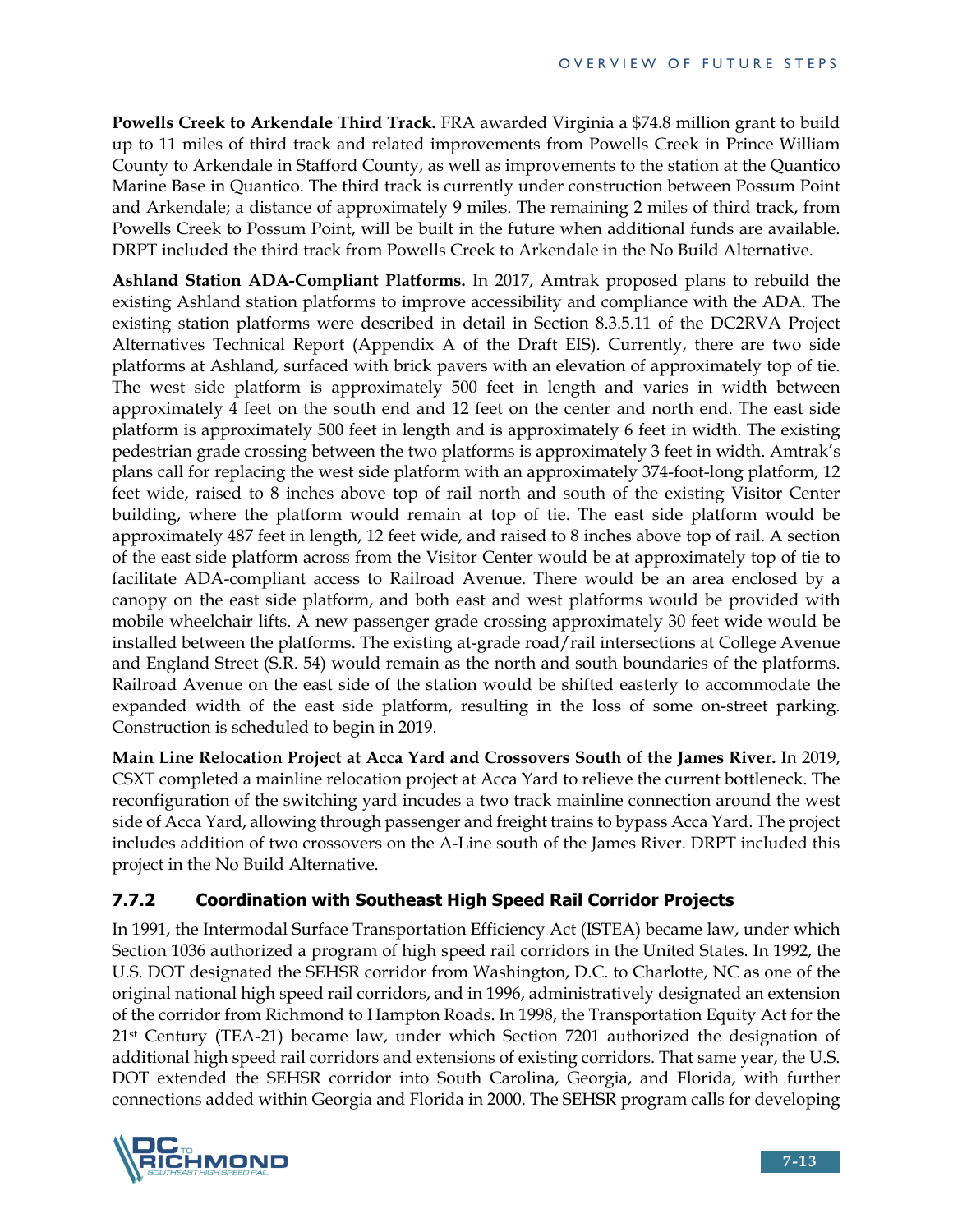a range of improved intercity passenger rail speeds, from 79 to 110 mph on shared track (freight and passenger service), and possibly speeds above 110 mph, on dedicated track (passenger service only) on the Atlanta to Charlotte corridor only.

FRA and the Federal Highway Administration (FHWA), in partnership with Virginia and North Carolina, initiated a Tier I EIS for the section of the SEHSR corridor from Washington, D.C. to Charlotte, NC in 1999, for which FRA and FHWA completed a Final EIS and issued a ROD in 2002. The Tier I EIS selected an incremental approach to develop the SEHSR between Washington, D.C. and Charlotte, NC, which is inclusive of the DC2RVA corridor. Key elements of the selected incremental approach are:

- Upgrade existing rail corridors (instead of developing new corridors)
- Utilize fossil-fuel burning equipment rather than electric-powered equipment
- Add service as market demand increases and/or when funding is available

The incremental approach seeks to minimize cost and potential impacts to the environment by utilizing existing railroad tracks and rail rights-of-way as much as possible.

The components of the SEHSR corridor are in different stages of planning and NEPA clearance based on need and funding. The following summary identifies the status of the five major components of the SEHSR corridor:

**Washington, D.C. to Charlotte, NC.** Tier I Final EIS and ROD completed in 2002.

**SEHSR Richmond to Raleigh (SEHSR R2R Project) Final Design and Implementation.** FRA, North Carolina Department of Transportation (NCDOT), and DRPT completed a Tier II EIS in 2015 and signed a ROD for the SEHSR R2R project in 2017. The study covered the 162-mile segment of the SEHSR corridor between Richmond<sup>6</sup> and Raleigh, NC and called for reactivation of 76 miles of CSXT's abandoned S-Line. The SEHSR R2R project proposed operating four daily Interstate Corridor round trips between New York and Raleigh via Richmond, which are included in the DC2RVA service plan as Interstate Corridor SEHSR trains operating through Richmond to Washington, D.C. As part of the Atlantic Gateway suite of projects, DRPT and CSXT will enter into an agreement that will establish a process for transferring ownership of the abandoned S-Line right-of-way to continue advancing work on this segment of the SEHSR corridor.

**Richmond to Hampton Roads Tier II Study.** DRPT is in the process of identifying funding sources to initiate a Tier II environmental study within the next six years for the Richmond to Hampton Roads segment of the SEHSR corridor. In 2012, FRA and DRPT completed a Tier I EIS and ROD for the Richmond to Hampton Roads Passenger Rail project (R2HR project), which defined the route and service characteristics for the extension of the SEHSR corridor from Richmond south and east to Hampton Roads.

The Commonwealth of Virginia currently supports five daily round-trip Northeast Regional (Virginia) trains from Washington, D.C. and the NEC to or through Richmond, including: two daily round-trip trains terminating at Staples Mill Road Station in Richmond; one daily round-

<sup>6</sup> As previously detailed in Chapter 4, for purposes of NEPA, the DC2RVA Project overlaps and supersedes the SEHSR R2R project for the segment between Main Street Station and Centralia, VA; all track and roadway improvements and the effects of additional train frequencies between Main Street Station and Centralia are evaluated as part of DC2RVA.

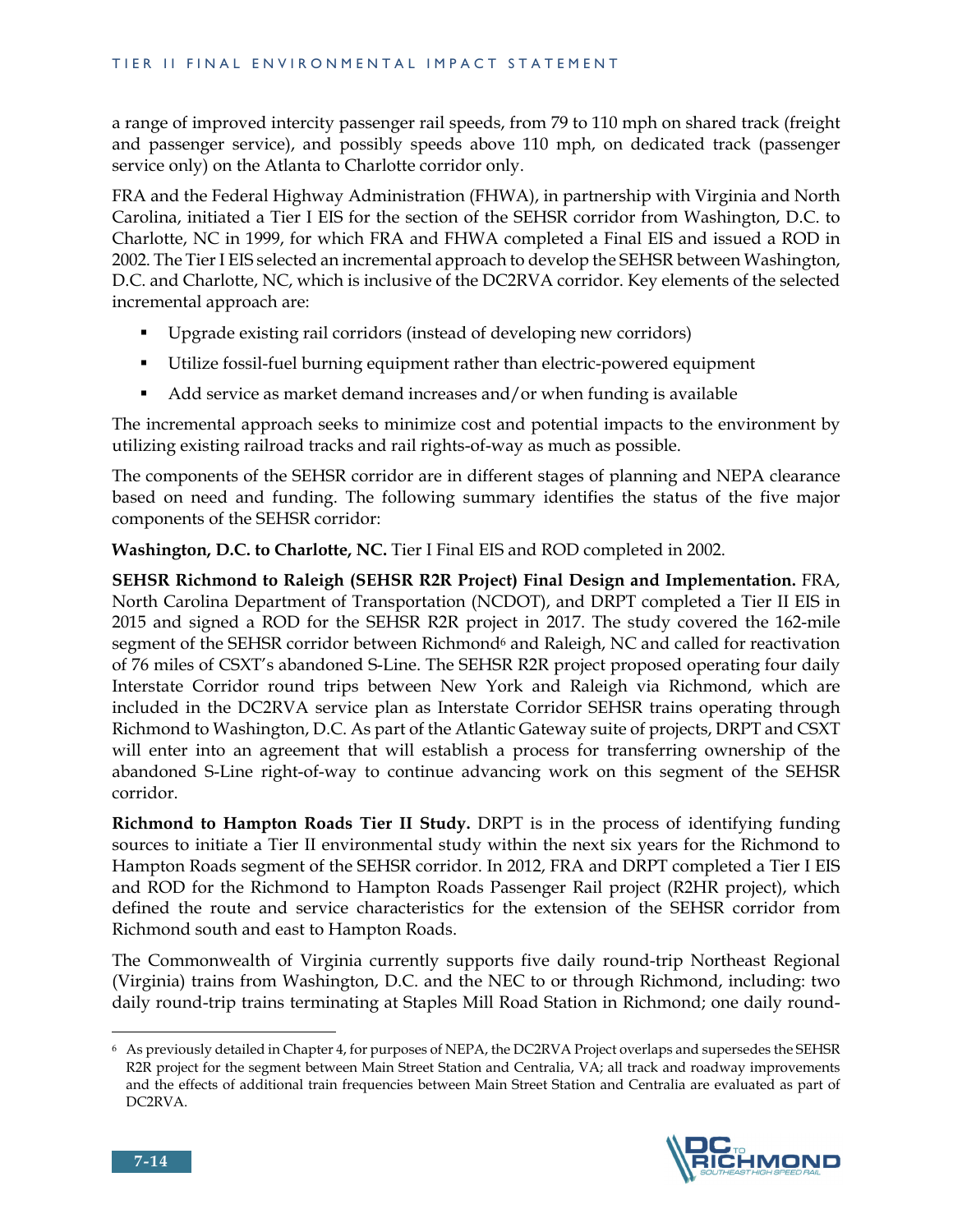trip train extending south of Staples Mill Road Station to Norfolk; and two daily round-trip trains continuing east through Main Street Station to Newport News. DRPT plans to extend the two daily Northeast Regional (Virginia) round-trip trains that currently terminate in Richmond to Norfolk providing three round-trip trains per day south of Richmond; the second Norfolk round trip is planned to begin operations in Spring 2019, and the third round trip is planned to begin in 2021. DRPT included the extension of these existing passenger trains to Norfolk in the No Build Alternative. The R2HR project will expand upon the existing Northeast Regional (Virginia) service to Hampton Roads by adding one daily round-trip to Newport News (for three total) at a maximum authorized speed of 79 mph and three additional round trips to Norfolk (for six total) at a maximum authorized speed of 90 mph. DRPT did not include the R2HR expansion of intercity passenger service as part of the No Build Alternative.

**Raleigh, NC to Charlotte, NC.** FRA, in partnership with NCDOT, has completed multiple Tier II-level environmental reviews for individual projects along the section of the SEHSR corridor between Raleigh and Charlotte. In total, these projects will increase conventional speed passenger service to five daily round trips on this section of the corridor along with improved safety, reliability, and upgraded facilities. Although the primary purpose of these projects is to increase the frequency of conventional speed passenger trains, the NEPA documents also serve as Tier II clearances for SEHSR trains.

**Charlotte, NC to Atlanta, GA to Jacksonville, FL.** FRA and the Georgia Department of Transportation (GDOT) are working on a Tier I EIS studying the portion of the SEHSR corridor between Charlotte and Atlanta. In the Tier I EIS, FRA, and GDOT will identify potential corridor route alternatives, station locations, and levels of service. FRA anticipates publishing the Draft EIS in early 2019. FRA, in partnership with GDOT, completed a feasibility study for the Atlanta, GA to Macon, GA to Jacksonville, FL section of the corridor in 2012.

#### **7.7.3 Coordination with Northeast Corridor Projects**

Amtrak owns and operates 363 miles of the 457-mile mainline NEC, stretching from Boston to Washington, D.C. On a daily basis, approximately 820,000 trips are made on the NEC—either on Amtrak or one of the commuter railroads operating within the NEC. More than 2,100 passenger trains and 60 freight trains operate on some portion of the NEC every day.7 In the context of such heavy daily use and recognizing the aging NEC infrastructure, much of the NEC is approaching the limits of its capacity and, at the same time, is in need of rehabilitation. Many NEC rail assets are in need of redesign and replacement to provide the capacity needed for a growing population and economy and to continue to provide safe, reliable, and convenient high-speed rail service into the next century.

Amtrak has created a vision and strategy to address these issues. *The Amtrak Vision for the Northeast Corridor* (which updates work first published in 2010) outlines a vision for a highcapacity, high-performance railroad featuring a major upgrade and expansion of the NEC. This effort would accommodate increased and improved commuter, intercity, and freight service using new, dedicated high-speed tracks on new and existing right-of-way and would allow Amtrak to increase frequencies and speeds while reducing trip times. *The Amtrak Vision for the Northeast Corridor* serves as one of the many inputs into FRA's NEC Future planning process,

<sup>&</sup>lt;sup>7</sup> NEC passenger and train estimates are from: https://nec.amtrak.com/about-the-nec/

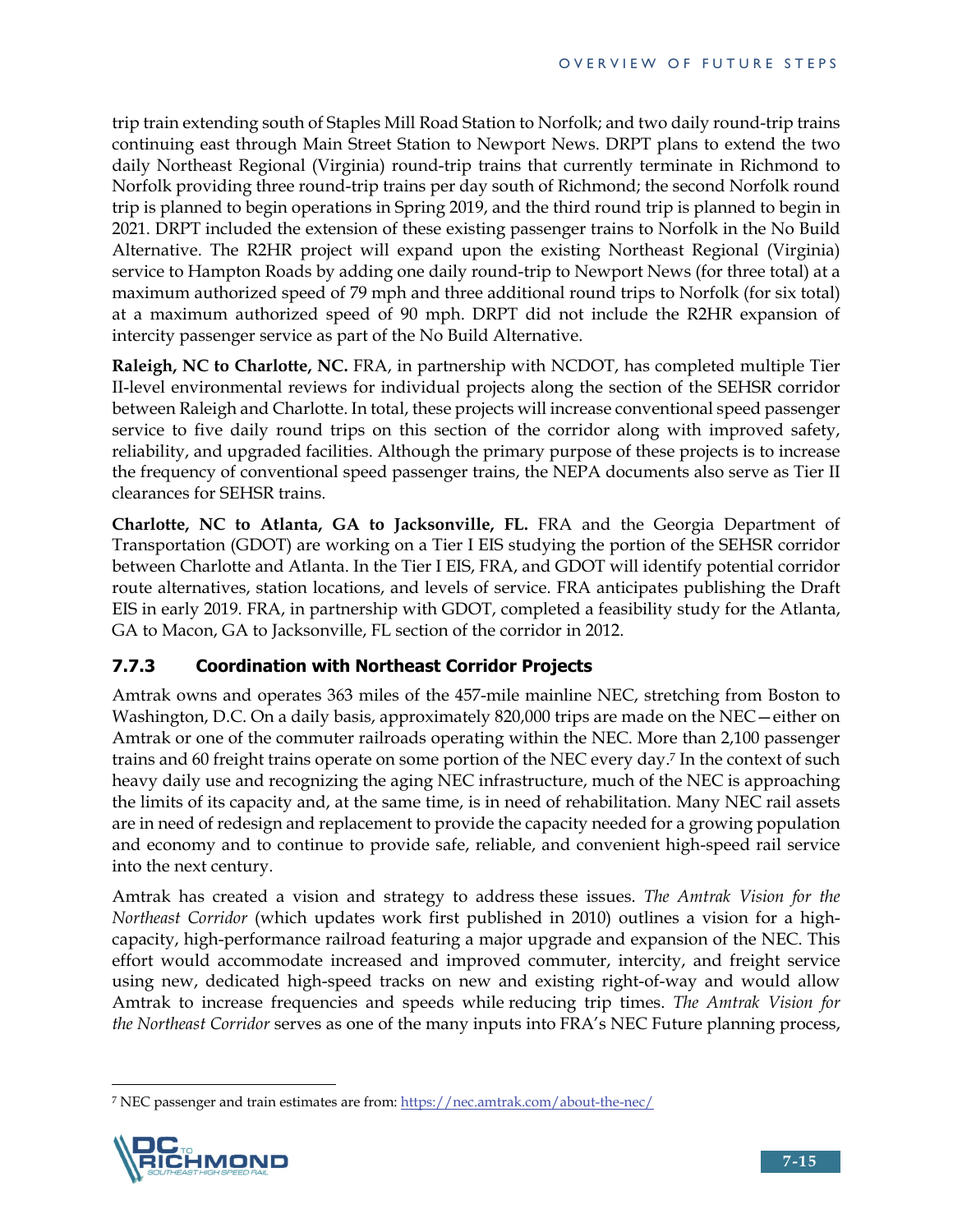which will help determine the options for NEC service and infrastructure development in the decades to come.

The DC2RVA Project includes a service plan that would improve the reliability of intercity passenger service while adding 9 new daily intercity passenger round trips (18 total trains per day). Four of these new round trips would provide expanded Northeast Regional service from Hampton Roads through Richmond to the NEC. One new round trip would originate at Richmond's Main Street Station. An additional four round trips would provide interstate service from North Carolina through Virginia, continuing on to Amtrak's NEC. From Washington, D.C., DRPT intends for all of the new trains to continue on to Philadelphia, New York, and Boston, subject to available capacity and future operating schedules on the NEC.

#### **7.8 OTHER FEDERAL ACTIONS/PERMITS/REGULATORY APPROVALS**

Throughout Project development, design, and construction, DRPT will continue to coordinate with appropriate federal, state, and local regulatory agencies to obtain the necessary permits and approvals, including the potential use of nationwide and/or regional permits, as presented in Table 7.8-1 below.

| <b>Permit</b>                                          | <b>Authorizing Regulation</b>             | <b>Regulatory Agency</b>                        |
|--------------------------------------------------------|-------------------------------------------|-------------------------------------------------|
| Section 401 Water Quality Permit                       | Clean Water Act                           | Virginia Department of Environmental<br>Quality |
| Section 402 Discharge Permit                           | Clean Water Act                           | Virginia Department of Environmental<br>Quality |
| Section 404 Dredge and Fill Permit                     | Clean Water Act                           | U.S. Army Corps of Engineers                    |
| Section 408                                            | Clean Water Act                           | U.S. Army Corps of Engineers                    |
| Subaqueous Bed Permit                                  | Code of Virginia<br>Chapter 2, Title 62.1 | Virginia Marine Resources<br>Commission         |
| National Pollutant Discharge Elimination<br>System     | Clean Water Act                           | U.S. Environmental Protection Agency            |
| Municipal Separate Storm Sewer Systems<br>(MS4) Permit | Virginia Stormwater Management<br>Act     | Virginia Department of Environmental<br>Quality |
| Section 9 Bridge Permit                                | <b>River and Harbors Act</b>              | U.S. Coast Guard                                |
| Section 10 Work in Navigable Waters<br>Permit          | <b>River and Harbors Act</b>              | U.S. Army Corps of Engineers                    |

**Table 7.8-1: Anticipated Future Necessary Permits and Approvals** 

There will be permit requirements for construction of the Preferred Alternative associated with the crossing and filling of water resources and wetlands. Section 404 permits will be needed from the U.S. Army Corps of Engineers (USACE) for wetlands where filling occurs. In addition, the DC2RVA Project will require a Section 401 water quality certification and Section 402 discharge permit from the Virginia Department of Environmental Quality (Virginia DEQ). A Subaqueous Bed permit will also be required from the Virginia Marine Resources Commission (VMRC). A